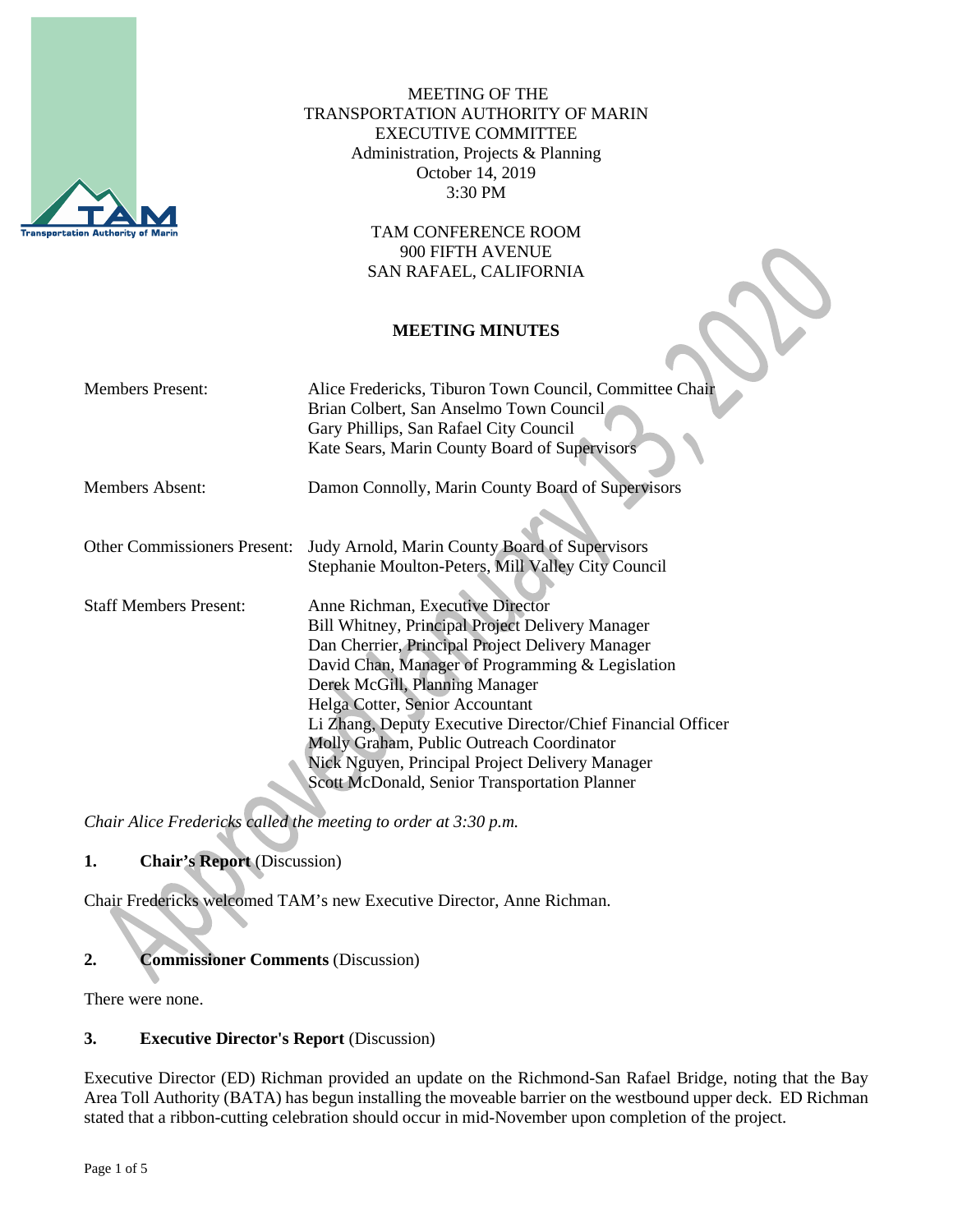#### TAM AP&P Executive Committee Meeting Page 2 of 5 October 14, 2019

ED Richman reported that TAM, Caltrans and BATA have been evaluating the feasibility of installing a bicycle barrier on the westbound Sir Francis Drake Boulevard flyover from I-580 to improve vehicle and bicycle access to and from Richmond-San Rafael Bridge. ED Richman stated that staff expects to report on an implementation strategy and funding options at the November Board Meeting.

ED Richman reported on her attendance of the groundbreaking celebration on October 2, 2019 for the final segment of the Sonoma portion of the Marin Sonoma Narrows (MSN). She noted that design work for the last segment in Marin is underway with funding from Measure AA, and that the agency is awaiting the release of funds from Regional Measure 3 (RM3) and state funds to complete the 17-mile corridor project.

ED Richman reviewed recent outreach activities in which TAM has participated, including the Sausalito Sustainability Commission, Party for a Cooler Planet, and the Drive Clean Marin's EV and E-bike Event. ED Richman noted that TAM will be participating in the Marin Senior Fair on October 23, 2019.

ED Richman reported that, due to the holiday season in November and December, the Executive Committee Meetings and Board Meetings will be rescheduled. She asked the commissioners to reply to an upcoming email to ensure there are quorums for the meetings.

## **4. Open time for public expression**

No one from the public came forward to speak.

## **5. Approval of the Minutes from June 10, 2019 Meeting** (Action)

Commissioner Sears moved to approve the Minutes from June 10, 2019 Meeting, which Commissioner Phillips seconded. The motion carried unanimously.

# **6. Accept the 2018 System Monitoring Report and the 2019 Congestion Management Program Report**  (Action)

Planning Manager Derek McGill presented the staff report which asked the Committee to accept the 2018 System Monitoring Report and the 2019 Congestion Management Program (CMP) Report for Marin County and refer it to the full Board for acceptance. Mr. McGill explained that TAM conducts the CMP every 2 years, and he provided background information on the program. He stated that the CMP is the first attempt to connect land use to transportation investment. He discussed the three key elements to the program, including the adoption of performance standards and monitoring land use development impacts on local transportation systems. Mr. McGill stated that the agency conducts monitoring in even years and releases the CMP report the following year.

Mr. McGill discussed the roadway network that was established and performance standards that were designated against which current standards are assessed. He noted that the CMP also includes a capital improvement program, land use development review program, as well as secondary items related to the CMA and he cited the travel model program adopted by the TAM Board earlier this year.

Mr. McGill discussed the Board's authorization to expand traffic counts over a 5 years period in 2015, noting that the agency has expanded bicycle and pedestrian counts to include 5 new locations in the County. He also noted that the agency has expanded data collection to include full 7 day counts to assist in determining peak hours and enable local jurisdictions to compare traffic data on weekdays and weekends. Mr. McGill stated that a comprehensive traffic study was conducted over a 3-day period at on- and off- ramps in 2017, and a cell phone data-based origin destination study was conducted in 2018.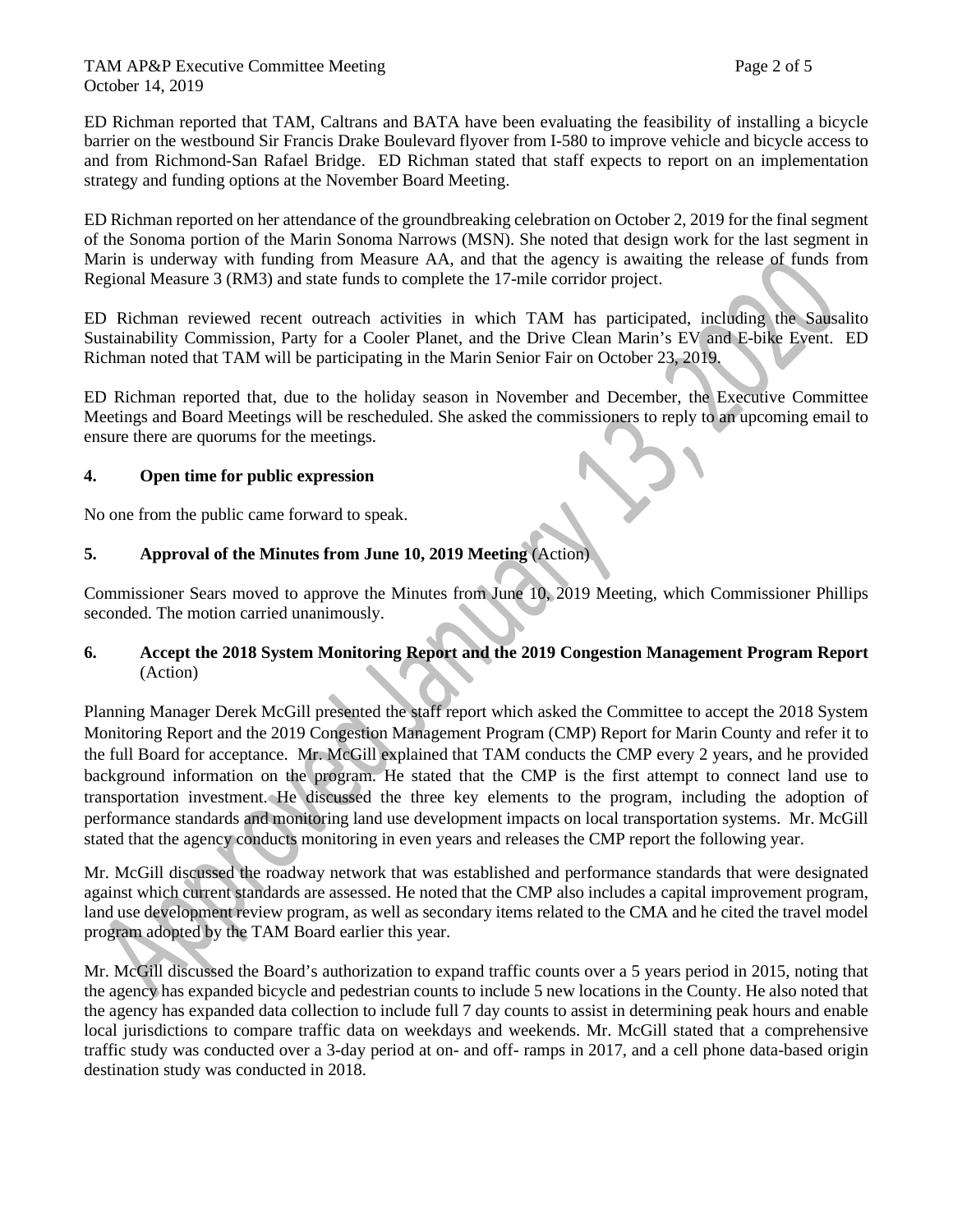For this reporting cycle, Mr. McGill stated that 18 new traffic count locations have been added, and that the agency is reporting on SMART ridership for the first time. He also stated that additional analyses have been included in the monitoring report to identify delays in transit routes due to traffic congestion.

Mr. McGill discussed levels of service that were established for local roads (D) and highways (E), noting that certain sections have been grandfathered in because they failed when the network was created, and continue failing to meet the performance standards. He discussed the methods used to measure levels of service, which he noted was based on speed and not delay at intersections. He reported that the level of service on 16 out of 17 roads are above the level of service standard in the mornings, while the section on Sir Francis Drake Boulevard in front of the ferry terminal meets the proscribed level of service D.

Mr. McGill discussed improvements in morning roadway conditions between 2016 and 2018, noting that road speed has improved in 9 segments in both directions and 6 segments in one direction. He stated that travel speed on segments of Bridgeway and Sir Francis Drake Boulevard have declined. Overall, Mr. McGill noted that morning traffic conditions improved between 2016 and 2018.

Mr. McGill discussed evening traffic levels between 2016 and 2018, noting that 12 out of 17 segments performed above the standard. Mr. McGill explained that two segments on Sir Francis Drake Boulevard met the standard, while another segment on Sir Francis Drake Boulevard and a segment on Second street fell below. He noted that these two segments were grandfathered in and have never met the standard.

Mr. McGill discussed declining speeds on most road segments, noting that evening periods in 2018 compare to similar conditions in 2014. However, Mr. McGill explained that construction projects on Sir Francis Drake Boulevard and Third Street should improve traffic conditions, and he noted that improved conditions in 2010 and 2012 likely were due to the declining economy.

In summary, Mr. McGill stated that all segments with failed levels of service were grandfathered in, and that the morning peak period has improved. He noted that part of the reason could be the effects of Safe Routes to School, and he also noted that major road improvements have been scheduled in the main corridors.

Mr. McGill moved on to discuss highways. He stated that I-580 and State Route (SR) 37 were not included in this monitoring cycle due to construction or weather-related conditions and because of issues that arose with the monitoring equipment that is installed on the highways. He explained that the focus was on Highway (Hwy) 101, which maintained the standard level of service E, while the southbound segment between Lucas Valley and Freitas Parkway fell below standard. Mr. McGill noted that there were improvements in both directions between Golden Gate Bridge and Spencer Avenue due to improved flow across the Golden Gate Bridge when the barrier works had been completed.

Mr. McGill reported on the evening peaks, noting that 4 out of 6 segments performed above standard. However, he stated that SR131, Tiburon Boulevard to Tamalpais Drive northbound, has consistently underperformed since TAM began monitoring standards of service. Mr. McGill explained that the conditions should be alleviated by the northbound ramp metering project.

Mr. McGill reported on traffic flow from Hwy 101 from Sir Francis Drake Boulevard to I-580, which he said has improved with the opening of the third lane on the Richmond-San Rafael Bridge and work on the approaches. He confirmed that further improvements will be made upon completion of the Bellam Boulevard project.

In summary, Mr. McGill stated that northbound Hwy 101 from Tiburon Boulevard to Tamalpais Drive has consistently failed in the afternoon commute, but that all other sections of freeway are doing relatively well in both directions.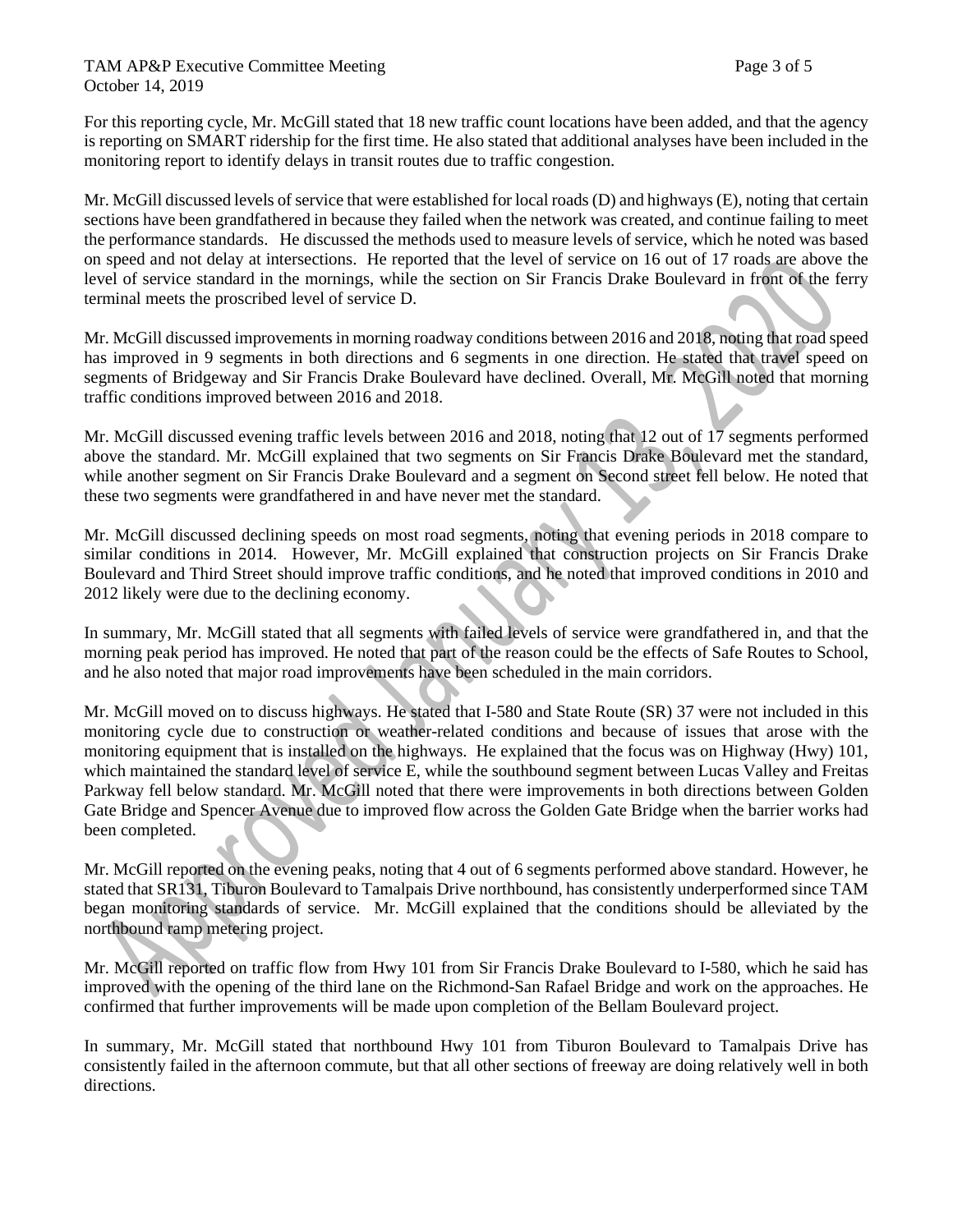#### TAM AP&P Executive Committee Meeting TAM AP&P Executive Committee Meeting October 14, 2019

Mr. McGill provided information on the high occupancy vehicle (HOV) lanes. He noted that failure of the HOV lane from Tiburon Boulevard to Tamalpais Drive in the evening commute continues, and he noted a new failure in the segment from Hwy 101 to I-580 approaching San Rafael.

Mr. McGill reported that there have been no mixed flow lane failures; that the morning conditions are good, apart from the southbound lanes from Lucas Valley to Freitas Parkway. He noted that the Bus on Shoulder feasibility study will begin soon, and the ramp metering project should help with the morning commute and alleviate north bound evening conditions.

Mr. McGill went on to discuss other modes of travel, including transit, when he noted a slight ridership increase between FY2016-17 and FY2017-18. He stated that data is not yet available from the monitoring report for FY2018-19, which ended in June. Mr. McGill reported on Marin Transit ridership and he noted a slight increase over the previous year, while national trends report decreases in ridership. He reported on a slight increase in ferry rides and stated that ridership on Golden Gate Transit's fixed route services are flat.

Mr. McGill discussed bicycle and pedestrian counts, noting that the highest weekday volumes continue to be Bridgeway and downtown Sausalito, followed by downtown San Anselmo and downtown Fairfax. He reported that the highest multi-use path continues to be the Sausalito Pathway, while usage of the Central Marin Ferry Connector has increased by 40%. However, Mr. McGill discussed the reasons the counts are not necessarily reflective of daily usage, but he stated that use of the bicycle and pedestrian facilities has risen by 36% compared to 2014 and 2016. He noted that midday peaks have been included in the last cycle and show the highest ridership,

In response to Commissioner Sears, Mr. McGill confirmed that 7-day data is available and was provided to cities and towns, but that the report focuses on traffic conditions on an average weekday. He confirmed that there is a substantial increase at weekends on SR 1 and in the western part of Sir Francis Drake Boulevard.

Commissioner Phillips asked Mr. McGill for further information on SMART ridership. Mr. McGill confirmed this is the first report that includes SMART annual ridership data; that there were approximately 800,000 riders in FY2017-2018, and that this information will be included in future charts.

Commissioner Phillips and Mr. McGill discussed the historical performance of the Hwy 101 segment between Freitas Parkway and Lucas Valley Road, which experienced large swings. Mr. McGill confirmed he would seek further clarification.

Mr. McGill stated that he would seek clarification regarding the roadway route from San Anselmo Avenue to Redhill for Commissioner Colbert. He clarified the differences between measuring commute times and delay times, noting that a local jurisdiction is interested in delays at traffic signals, and while TAM's interest is in the overall performance of a segment. Mr. McGill explained that the agency would consider local causes of delays if they impacted regional performance of a segment.

Commissioner Moulton-Peters commented on heavy weekend traffic at Shoreline Highway, and Sunday evening traffic from Hwy 101 to the Richmond-San Rafael Bridge, which impacts local traffic. She requested data on weekend traffic counts be included in future reports. Commissioner Moulton-Peters said she was gratified to see that bike counts are increasing and that she expects them to increase further once the southbound section of the North-South Greenway Multi-use Path is completed. Principal Project Delivery Manager Bill Whitney stated construction should begin in the spring of 2020 with completion slated for one year later.

In response to Commissioner Phillips, Mr. McGill acknowledged that local jurisdictions are moving away from levels of service for reasons related to conflicts in state law. However, he stated that CMPs have not been affected and continue to report on levels of service, which Commissioner Phillips stated he found helpful. However, Mr. McGill confirmed TAM is providing vehicle miles travelled data to towns and cities through TAM's travel demand